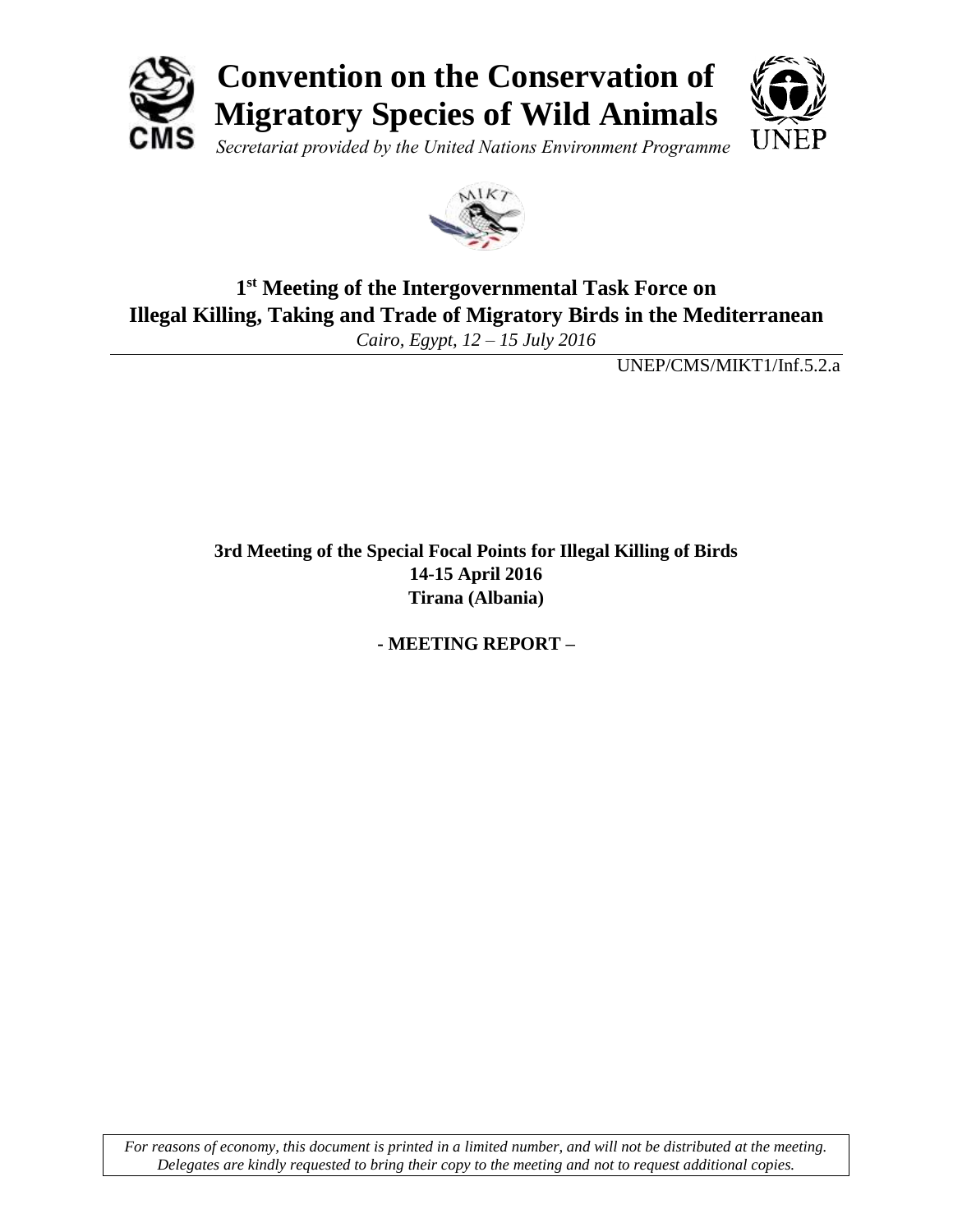

Strasbourg, 4 May 2016 **T-PVS (2016) 15** [tpvs15e\_2016.docx]

#### CONVENTION ON THE CONSERVATION OF EUROPEAN WILDLIFE AND NATURAL HABITATS

### **Standing Committee**

36<sup>th</sup> meeting Strasbourg, 15-18 November 2016

\_\_\_\_\_\_\_\_\_\_

# **3 rd Meeting of the Special Focal Points for Illegal Killing of Birds**

14-15 April 2016 Tirana (Albania)

## **- MEETING REPORT –**

*Secretariat Memorandum prepared by the Directorate of Democratic Governance*

*This document will not be distributed at the meeting. Please bring this copy. Ce document ne sera plus distribué en réunion. Prière de vous munir de cet exemplaire.*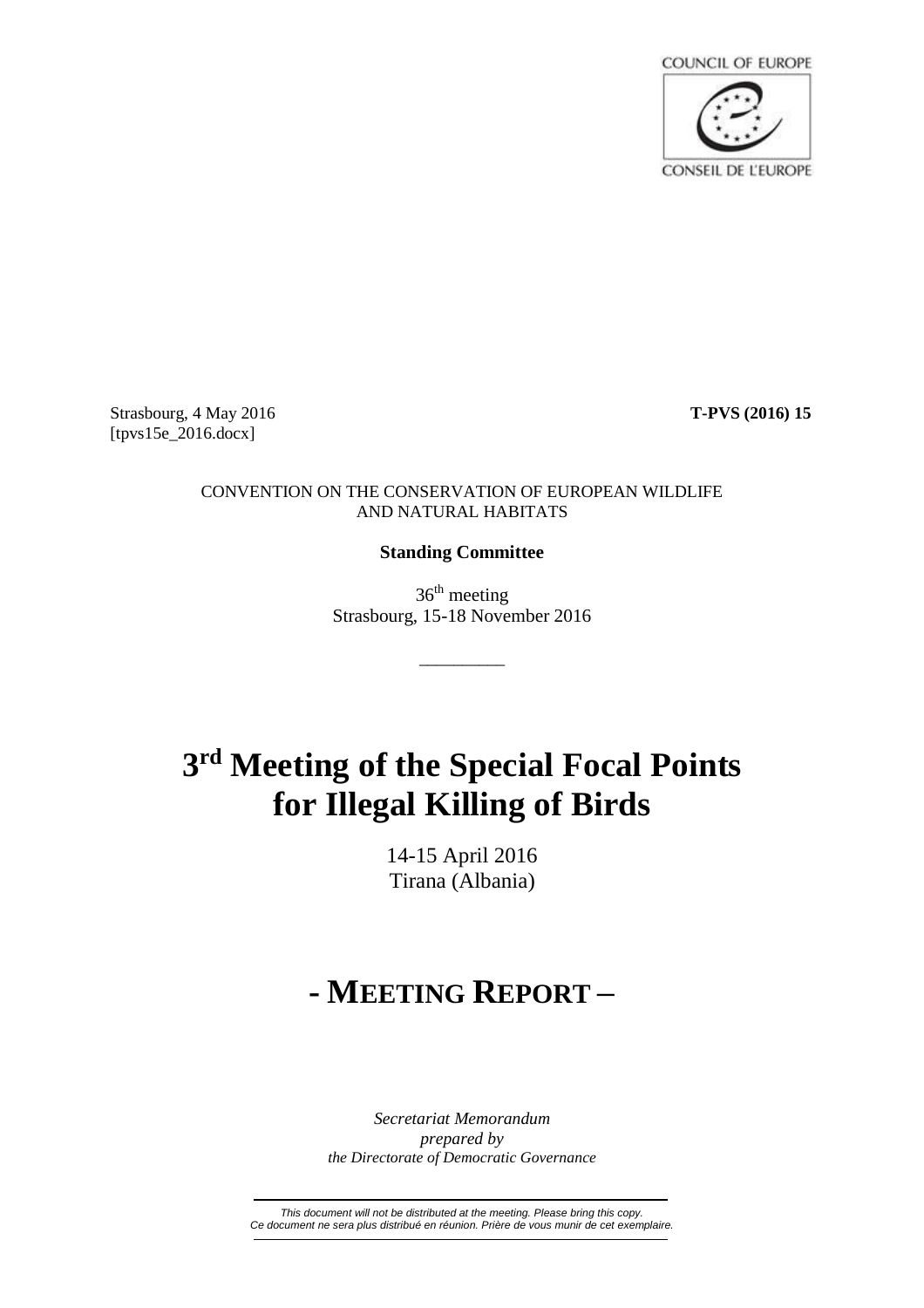- $\triangleright$  Take note of the report of the meeting;
- $\triangleright$  Take note of the progress of the implementation of the Tunis Action Plan for the eradication of illegal killing, trapping and trade of wild birds;
- > Thank Albanian conservation authorities for their warm hospitality and the excellent preparation of the meeting;
- $\triangleright$  Note that the Convention is joining forces with the Convention on Migratory Species, the European Commission, Interpol, BirdLife, FACE and other relevant partners to act in synergy for the implementation of the Tunis Action Plan.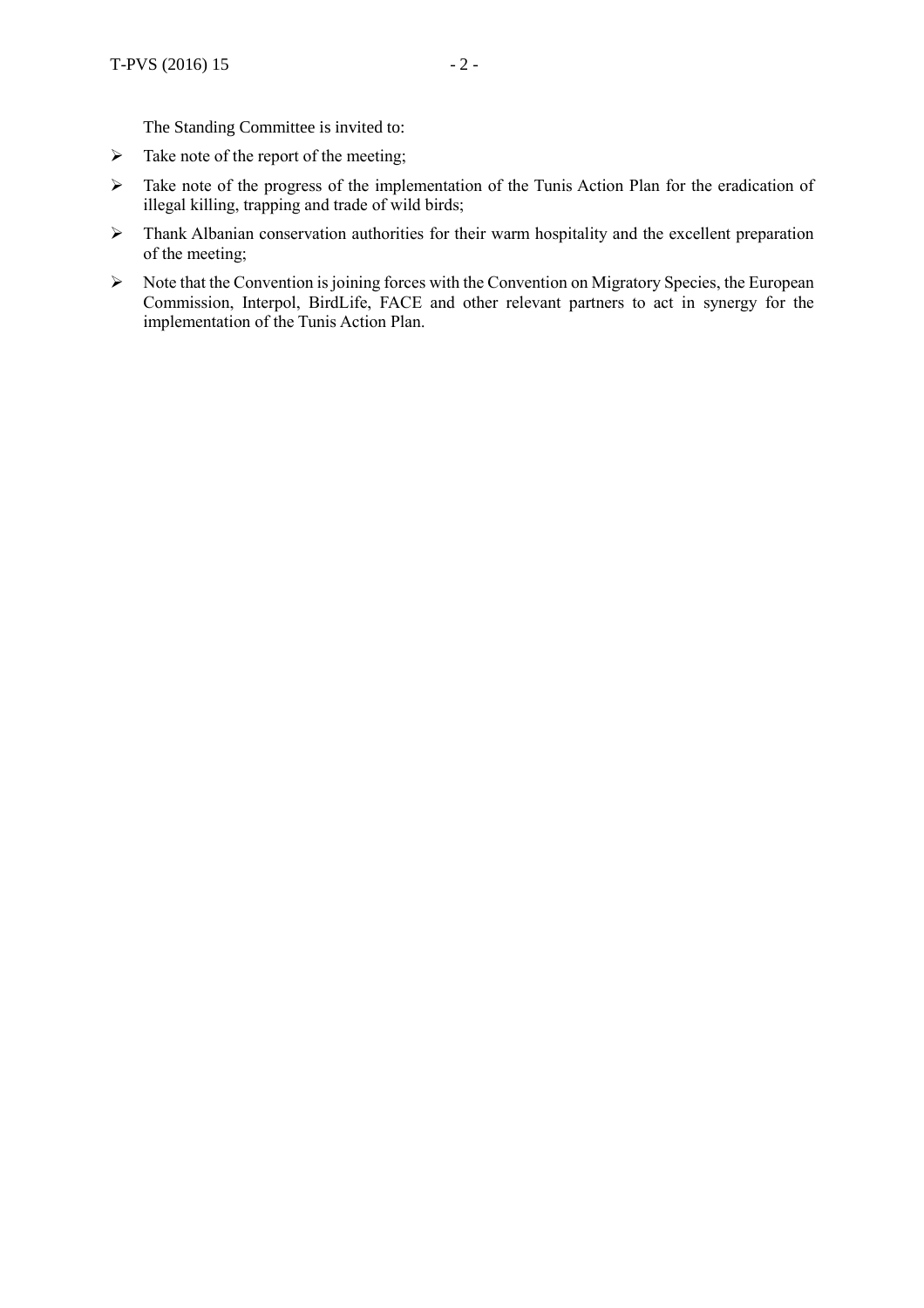#### **1. OPENING OF THE MEETING**

The meeting was opened by Mr Kledi Xhaxhiu, Deputy Minister of Environment of Albania who welcomed participants and explained the efforts implemented by his State to curb illegal killing of birds and improve the environmental resilience of Albania. A hunting ban had been implemented in the past two years and a proposal to extend this moratorium for five years is pending Parliament's approval. Of particular importance was the creation of a National Agency for Protected Areas (NAPA) whose Director (and former Albanian delegate to the Standing Committee), Mr Zamir Dedej, was present at the meeting.

The Secretariat, represented by Mr Eladio Fernández-Galiano, Head of the Democratic Initiatives Department, thanked Albania for hospitality and for having implemented sound nature conservation policies in the last years, including policies that delivered progress in the reduction of illegal killing of birds and the setting-up of a sound system of protected areas managed by professional wardens.

The Secretariat informed the Group that Ms Ivana d'Alessandro, who had served the Group of Experts on Conservation of Birds, had moved to a different position at the Council of Europe and that the new Head of the Biodiversity Unit was Ms Iva Obretenova.

#### **2. ADOPTION OF THE AGENDA**

The agenda was adopted as it figures in appendix 1 to this report.

#### **3. ELECTION OF THE CHAIR AND VICE-CHAIR**

Mr Sergei Golovkin (Malta) was elected Chair and Mr Panicos Panayides (Cyprus) was elected Vice-Chair.

Following his election as Chair, Mr Sergei Golovkin thanked the outgoing Chair, Mr Rastislav Rybanič, and the outgoing Secretary Ms Ivana d'Alessandro, for their dedication, commitment and excellent stewardship of Convention's work, and expressed gratitude to all other stakeholders involved for their contribution to progress achieved to date. The whole Group agreed and in particular asked the Secretariat to transmit its gratitude to Ms d'Alessandro, as well as its best wishes for her further work at the Council of Europe.

#### **4. INTRODUCTION TO THE MEETING'S OBJECTIVES**

The Secretariat recalled the key milestones in Convention's work on eradication of illegal killing of birds:

- $\triangleright$  In 2011, the Bern Convention organised in Larnaca (Cyprus) the 1<sup>st</sup> International Conference on Illegal Killing, Trapping and Trade of Wild Birds in which a declaration was adopted calling governments to strengthen controls and have a "zero tolerance" approach to illegal killing, trapping and trade of wild birds (IKB).
- $\triangleright$  In 2013, in the framework of the "Week on the conservation of wild birds" organised with the Convention on Migratory Species (CMS), a "2nd International Conference on Illegal Killing of Birds" was held together with a CMS working group on poisoning. The 2<sup>nd</sup> Conference, held in Tunis, delivered the so-called Tunis Action Plan 2020, endorsed by the Standing Committee to the Bern Convention through its Recommendation No. 164 (2013).
- $\triangleright$  In 2014, a Network of Special Focal Points for Illegal Killing of Birds was created to assess progress and propose specific action by States.

It was thus expected that this 3<sup>rd</sup> meeting of the Focal Points would further the implementation of the Tunis Action Plan by taking stock of the progress achieved to date, initiatives that are ongoing, and challenges still to be overcome.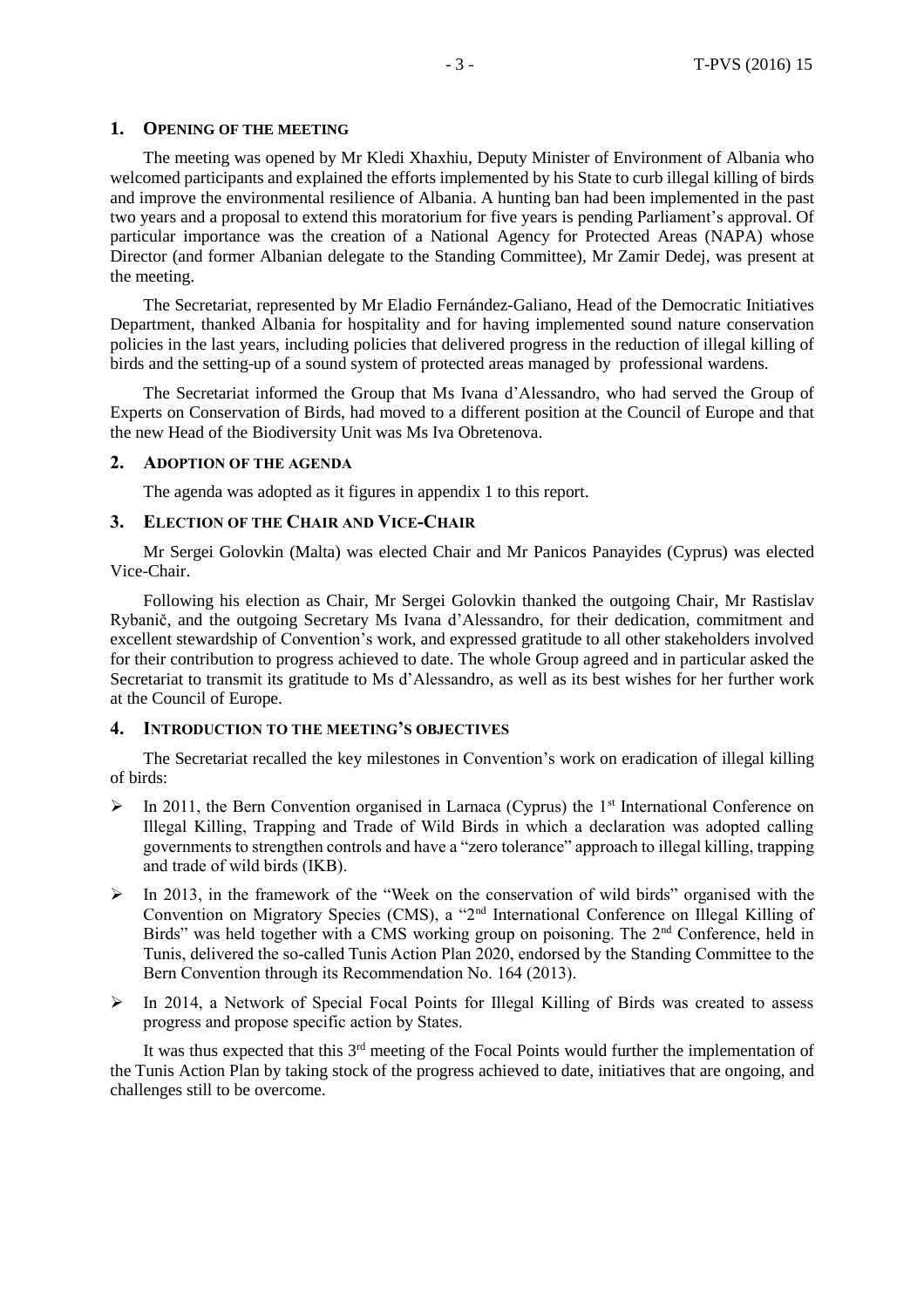#### **5. UPDATES ON ACTIVITIES AGAINST ILLEGAL KILLING OF BIRDS IN OTHER FORA**

#### **State of implementation of the EU Roadmap**

The Secretariat informed participants that due to intense work load and a disruption at the Brussels airport following a terrorist attack, the representative of the European Commission, Ms Marita Arvela, was regrettably unable to attend the meeting.

The Secretariat read her speech, which is included as appendix 3 to this report.

The Commission informed that:

- The Group charged with the monitoring of the implementation of the EU roadmap towards eliminating illegal killing of birds met on 24 February in Brussels.
- IMPEL (EU Network for the Enforcement and Implementation of Environmental law) is starting a project on sustainable hunting tourism, as well as other initiatives related to IKB, such as an Impel Review Initiative focusing on eradication of IKB in Messina Strait area of Italy, in collaboration with Italian *Corpo Forestale*.
- A review of the Environmental Crime Directive is foreseen to start in 2016.
- The EU Action Plan Against Wildlife Trafficking was adopted by the Commission in February 2016, to be endorsed via Council conclusions in June 2016.
- The EC supports CMS Task Force to address illegal killing of birds in the Mediterranean.
- The European Network against Environmental Crime (ENEC), financed by DG Justice, has developed and adopted a proposal for an EU Action Plan to prevent illegal poisoning of wildlife.
- Progress is being made in EC work on lead munitions, with discussions taking place within the ambit of REACH initiative.
- The EC follows progress on the ongoing fitness check of EU Nature Directives.

#### $\triangleright$ **st meeting of the CMS Pan-Mediterranean Task Force: state of progress**

The representative of CMS, Ms Carmen Naves, informed the participants regarding adoption in 2014 of CMS Resolution 11.16 on illegal killing of birds by which CMS will reinforce its action against illegal killing of birds in all major flyways. The resolution called the CMS Secretariat to convene an "Intergovernmental Task Force to addressillegal killing of birdsin the Mediterranean" (MIKT) in which several CMS Agreements will co-operate. The initiative, which is funded by the EU, aims to facilitate the implementation of existing action plans, in particular the Tunis Action Plan 2013-2020. The task force will also encourage monitoring and trends in illegal killing of birds and facilitate exchange of best practice. At the next meeting of MIKT (Cairo, 12-15 July 2016), priority action will be decided upon, including measures to strengthen national and local capacity on legal training of police and other topics.

The Group welcomed this news and decided to entrust its Chair, Mr Golovkin, to report at the meeting in Egypt on the progress of implementing the Tunis Action Plan.

As MIKT has largely similar goals to the Bern Convention's Network of Special Focal Points on IKB, the Secretariat and several other participants to improve co-ordination with CMS. A possibility would be to hold the meeting of the Bern Convention Group of Experts on the conservation of birds back to back with the meeting of MIKT in 2017.

Italy and Malta were tentatively mentioned as possible hosting States.

#### **Updates from BirdLife Europe**

#### *Relevant document: T-PVS/Inf (2016) 6 – Ongoing initiatives to tackle IKB*

The representative of BirdLife Europe, Mr Willem Van Den Bossche, presented an overview of current problems and initiatives on illegal killing of birds. The good news is that, in a way which is perhaps unprecedented, many stakeholders are joining forces to curb illegal killing of birds, including many governments, NGOs, research institutes, INTERPOL, EUROPOL, EnviCrimeNet, ENPE, EU-TJE, IMPEL, the EC and both CMS and Bern. The Tunis Action Plan is taken by most as an appropriate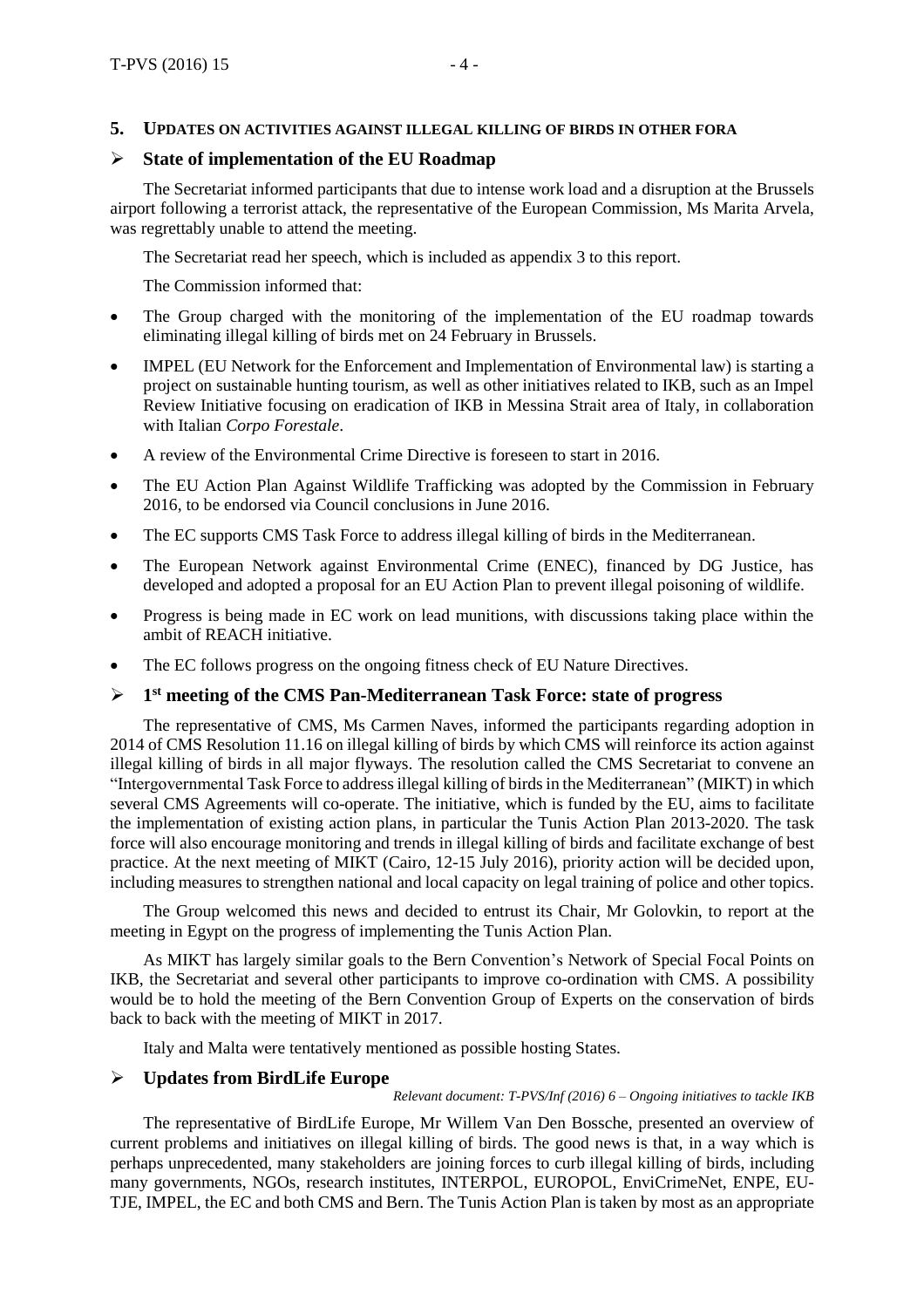approach. However the challenge of IKB still remains very significant, including killing for food, predator control, poaching of huntable species, trophy hunting and some so-called "cultural practices" difficult to eradicate.

It is important to assess the scale, scope and impact of illegal killing of birds and develop best practice. It would be important to work on hot-spots. Just 20 areas concentrate 34 % of the killing, estimated in all to 10-36 million birds per year.

More action is needed through LIFE-ENPE (European Network of Prosecutors for the Environment), LIFE-Natura Themis (promoting awareness of wildlife) and other fora contributing to fight illegal killing of birds. However due to a multitude of various initiatives being undertaken concurrently by different stakeholders, sometimes with overlapping objectives, there is scope for greater coordination and "networking of the networks" to avoid duplication of effort.

#### **Updates from FACE**

The representative of FACE, Mr David Scallan, explained how illegal killing of birds is a real problem for sustainable hunting as it threatensthe populations of huntable birds and gives bad reputation to law-abiding hunters. FACE has worked in close cooperation with BirdLife through an Agreement on the Birds Directive that encourages common action through their networks on education and aware raising initiatives.

This collaboration has been going on for 5 years. FACE has participated in main events on illegal killing of birds and supports and promotes in its constituency the Bern Convention European Charter on Hunting and Biodiversity. For FACE the main challenges are to define illegal killing of birds in its different variants, set priorities and work with the hunting community. The role of hunters is to promote and encourage compliance with hunting and conservation laws. Key players are the different national hunting associations, which can and do finance wardening and contribute to prosecution of offenders. There are a number of national organisations working in that sense. It is essential to achieve a stronger collaboration between local communities and law enforcement bodies. FACE will continue to work in that sense, focusing in the Mediterranean region.

#### **European Network against Environmental Crimes (ENEC)**

Mr David de La Bodega presented briefly the work of ENEC, a network of lawyers and other conservationists whose main mission on the topic are to assess the degree of implementation of the birds Directive, identify gaps and bring together legal and other practitioners who work against environmental crime.

ENEC held a 1<sup>st</sup> European Workshop on Environmental Crime focused on illegal killing of birds. ENEC has issued a number of recommendations to eliminate illegal killing of birds, focusing on a harmonisation of criminal sanctions, training and awareness of judges, prosecutors and inspectors.

A 2<sup>nd</sup> ENEC Workshop was held in November 2015, focused on wildlife poisoning, which lead to an Action Plan aimed at the eradication of the use of poisoned-bait in the EU. A 3<sup>rd</sup> ENEC Workshop in February 2016 focused on habitat destruction. ENEC is also studying the degree of implementation of the Directive on the protection of the environment through criminal law and a report which summarises the situation across EU Member States is presently being prepared. This report will have a specific section dealing in particular with legal approaches to combating IKB.

#### **6. MID-TERM REVIEW OF THE IMPLEMENTATION BY PARTIES OF THE TUNIS ACTION PLAN 2020**

#### **Report from Parties on the implementation of the relevant Recommendations**

*Relevant document: T-PVS/Inf (2016) 4 – Compilation of Parties replies*

The Secretariat informed that reports have been received from 15 Parties (Belgium, Croatia, Cyprus, Czech Republic, Estonia, France, Hungary, Italy, Malta, Monaco, Norway, Slovak Republic, Spain, Sweden and Turkey).

All of the 15 reports show that most States are taking the problem seriously, even if enforcement of laws varies much from one State to another. There is progress in the implementation of the Tunis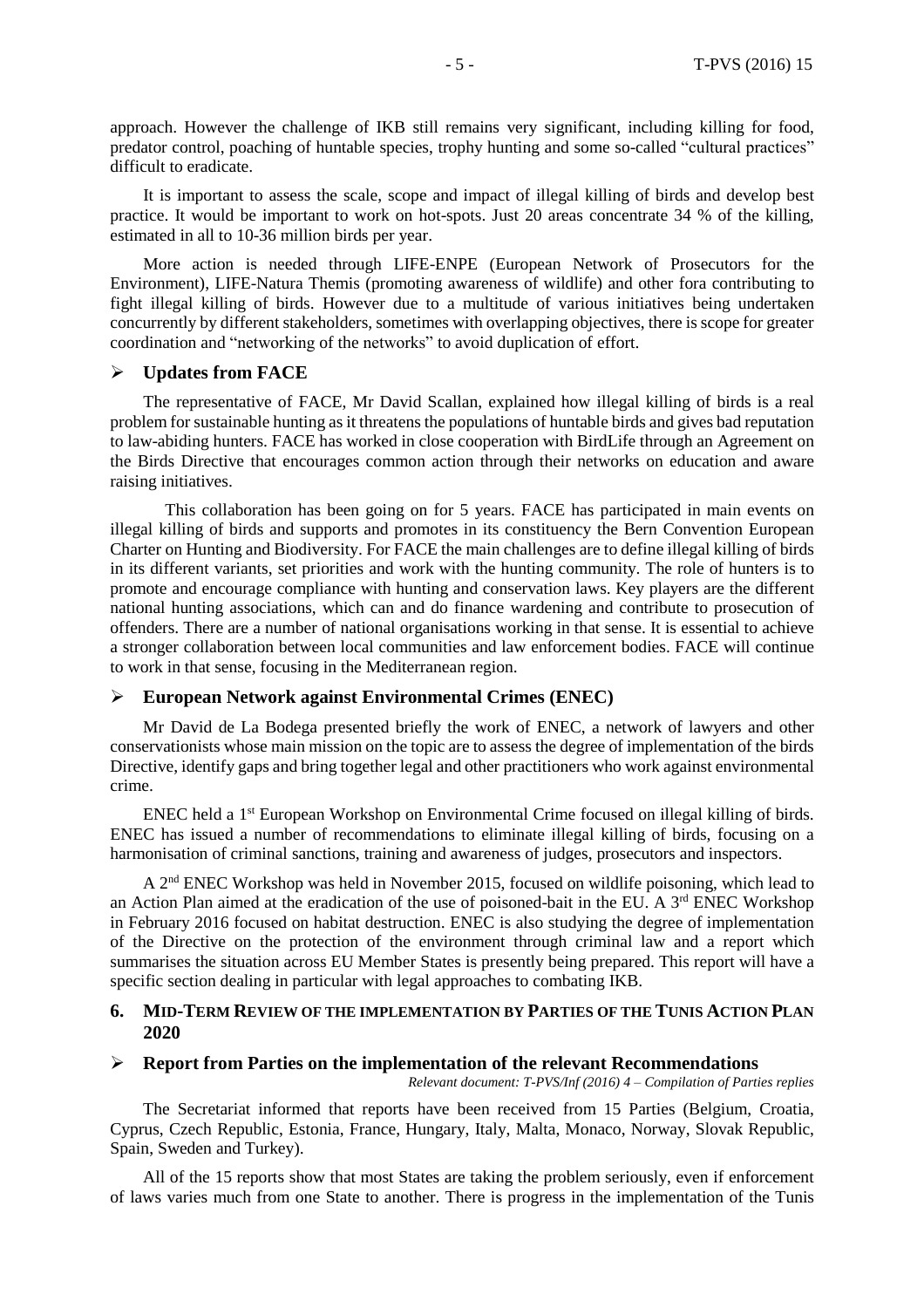finer analysis].

The delegations of Italy and Slovak Republic made oral statements. A presentation by Italy is dealt in point 9 of the Agenda.

The delegate of the Slovak Republic informed the Group that the government had prepared a Slovak Action Plan on environmental enforcement, including against IKB but it had not yet been adopted as they were waiting for EU guidelines and they want to avoid duplication. EU Slovak Presidency (July to December 2016) will push for an EU Action Plan adopted by all States.

#### **Analysis of the implementation by Parties (based on the replies to the questionnaire on the mid-term review)**

Relevant document: T-PVS/Inf (2016) 8 - Mid-Term Review of the Implementation by Parties of the Tunis Action Plan 2020

The Consultant, Mr Umberto Gallo-Orsi, presented a summary of his report. He noted that not many Parties had replied and he expected more would until the end of May.

Most States had identified their national priorities, largely by a consultative process. Most States have specialised law enforcement agencies but depended on a varied array of methods and people to detect and combat illegal killing of birds (wardens, police, NGO's volunteers, prosecutors, inspectors, hunting guards, etc.). In his view there was need of more effort on prioritisation of actions and monitoring. Only a few States have databases to collect data and report on illegal killing of birds. On this aspect there was little progress since 2013 except in Malta, Italy and Turkey.

Sharing knowledge on illegal killing of birds was satisfactory but very varied. With some exceptions, there was relatively little progress in promoting "gravity factors" to the judiciary system. There was still need to improve data on the impact on populations of illegal killing of birds and a need of a clear methodology. In terms of implementing awareness-related actions, it would be important to better understand drivers of IKB at blackspot level. Several countries had done quite good awareness campaigns, often with the help of NGOs. There was relatively good co-ordination at national level and between NGOs and GOs. At international level there had been much improvement (EU, Bern, CMS and many NGOs are working closely on illegal killing of birds) and there was room for improvement on formal contacts with INTERPOL.

The Group considered very important that all relevant States should reply so there would be a fair assessment of the mid-term implementation of the Tunis Action Plan.

An improved co-ordination with INTERPOL was considered a pressing need to advance on fighting illegal killing of birds.

#### **7. SETTING-UP OF A REPORTING FORMAT FOR RECORDING WILDLIFE CASES AND STATISTICAL EVIDENCE**

Relevant document: T-PVS (2016) 9 - Reporting format for recording wild bird crime cases

Mr Panicos Panayides presented a model reporting format to record wildlife crime cases. The proposed table includes basic typology for recording bird-related crime, data on applicable penalties and sentences meted out, number of cases, number of animals involved, etc.

Some delegations found the exercise interesting, as it would permit to see the effectiveness of legal procedures against illegal killing of birds, and allow comparison and assessment to be made at international level. Indeed the initiative proposed by Cyprus may be essential as part of the overall monitoring of implementation of Tunis Action Plan.

On the other hand several Parties also expressed concern that due to lack of uniform data collection systems and processes at regional / local / national levels, collection of such information may be difficult and burdensome. Information on court sentences and outcome of prosecution processes appeared to be particularly difficult to obtain in some cases, and even where thisis available, data on specimens affected by the crime is virtually impossible to get. Some participants also suggested that further discussion is needed on the potential format of the reporting template, including regarding typologies of bird-related crime, and that this discussion can perhaps also be taken up by other relevant fora.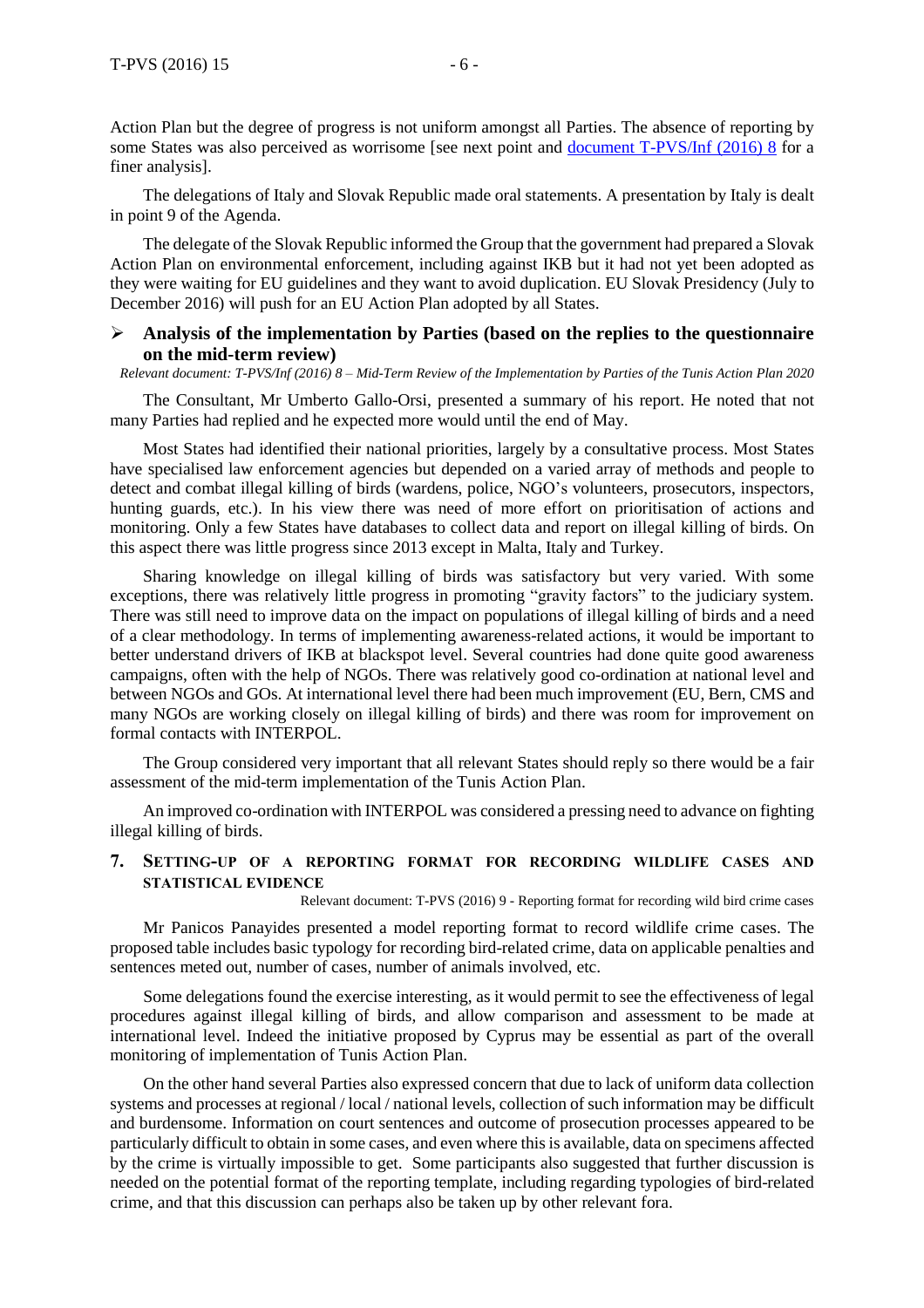The Group decided that the Secretariat would circulate for further comment the "model reporting format" so a final version would be elaborated for adoption at the next meeting.

#### **8. IDENTIFICATION OF NATIONAL POLICING INVESTIGATION PRIORITIES: THE EXPERIENCE OF HUNGARY**

Mr András Schmidt, from the Department of Nature Conservation of Hungary, presented a report of activities in his country on illegal killing of birds, based on the Tunis Action Plan and other commitments. Hungary focuses work on the impact of illegal killing of birds on protected birds. Main causes for illegal killing of birds are conflicts of interest (predators/game, fish/birds preying on fish, predators/livestock). Poisoning seems to be the main method used, although other crime involve illegal chick collection for falconry, finch trapping and shooting of protected wildfowl. Statistics on illegal poisoning have been on the increase in the last 14 years. In the last seven years it accounts for 44 % of illegal killing of imperial eagles.

Measures taken involve a 2013 Anti-poisoning Action Plan and Specific field investigation on imperial eagle LIFE project (HELICON). Other matters of less impact concern widespread conflict with bee-eaters by bee hive owners.

#### **9. ADDRESSING ILLEGAL KILLING OF BIRDS IN GIVEN BLACK-SPOTS: THE CASE OF ITALY**

Mr Alessandro Andreotti (ISPRA) and Mr Claudio Marrucci (Italian State Forestry Service) gave a very detailed account on problem of illegal killing of birds in Italy (Note: a powerpoint [presentation](https://rm.coe.int/CoERMPublicCommonSearchServices/sso/SSODisplayDCTMContent?documentId=0900001680645201&ticket=ST-197090-3EPOYbbtGPJRs7hvzIDn-cas) can be consulted in the appropriate page of the meeting).

The Italian government is committed to tackle illegal killing of birds, a relatively widespread practice especially in some blackspots. A national action plan was drafted in 2015 and is now in consultation with stakeholders, envisaged to be approved at the end of 2016.

ISPRA is providing the necessary information on illegal killing of birds, especially on statistics, black-spots, drivers for illegal killing of birds and reasons for weak law enforcement. 7 black-spots have been identified.

The Forest Police (now integrated in the *Carabinieri*) has an anti-poaching unit which launches periodic operations in some black-spots. Trade, human consumption and some cultural practices are traditional drivers of illegal killing of birds, as well as capture of live decoys for hunting. Illegal taxidermy has also been a driver.

#### **10. IMPACT OF THE HUNTING BAN IN ALBANIA AS A WAY TO PROMOTE SUSTAINABLE HUNTING TOURISM**

Ms Elvana Ramaj (Directorate of Biodiversity and Protected Areas of Albania) made a presentation on the very radical measure taken by Albanian authorities to curb the decrease in wild birds (including migratory birds) in the country: the total ban of hunting since spring 2014, to be likely extended for 5 further years, if approved by Parliament.

Since 2015, Albania has established a National Agency of Protected Areas, well served by motivated teams of rangers and wardens. Illegal killing of birds is monitored and policed. 650 inspections had led to confiscation of 600 guns. This is presumably the tip of the iceberg, but the mentality is changing. In the two years of the moratorium there has been a marked increase in numbers of wintering birds, particularly in the wetlands.

#### **11. INTEGRATING THE TUNIS ACTION PLAN INTO NATIONAL LEGAL REGIMES: THE CASE OF MALTA**

Mr Sergei Golovkin gave an overview of some of the major legal, administrative, judicial and enforcement reformsimplemented by Malta over the past three years, which resulted in the improvement of the protection for wild birds and major reduction in wildlife crime. These reforms, amongst other, included the doubling of the penalties for all forms of bird-related crime and a ten-fold increase in the penalties against illegal targeting of birds, introduction of administrative fines system for minor offences, affording full legal protection to birds not naturally occurring in Europe on par with the protection enjoyed by European territory birds, strengthening the legal remit of the Ornis committee,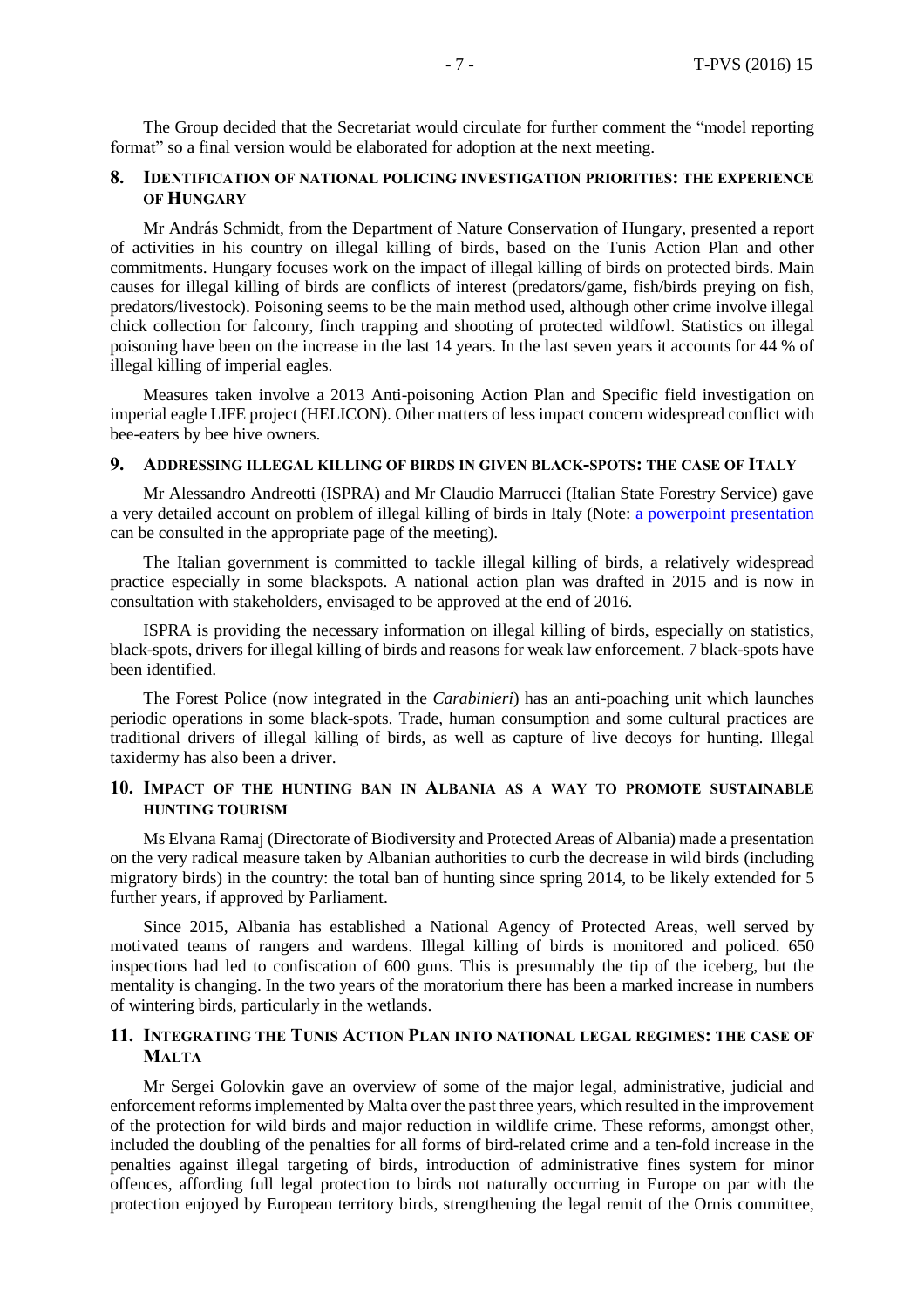complete revamp and major strengthening of regulatory controls over hunting, modernisation of sustainable hunting governance systems, including introduction of technology-based licensing and game reporting systems, the doubling of enforcement strength deployed in the field during bird migration seasons, six-fold increase in inspections and spot checks, and other measures.

#### **12. THE ROLE OF THE NGOS IN THE IMPLEMENTATION OF THE TUNIS ACTION PLAN**

Mr Stefan Ferger explained the role of NGOs on illegal killing of birds. Their role is very varied. It includes providing information, as they are involved in science, data sampling – for instance through the International Waterbird Census or hunting bag statistics – and also data analysis that may permit to know the trends of bird populations and also the trends in illegal killing of birds.

NGOs can also help with awareness with the general public and in publicising enforcement results, thus creating a favourable public perception of fight against illegal killing of birds. NGOs can and do co-operate with law enforcement agencies and are sometimes "the eyes of such agencies" with a high number of highly motivated people (RSPB alone has more than 1 million members!). NGOs carry out awareness campaigns and can team up professionally with MEAs. The role of NGOs in fighting illegal killing of birds is essential and they need to be involved at all stages of elaboration of national and international strategies.

#### **13. COORDINATION WITH THE CMS TASK FORCE: ROLE OF THE SFP AND TOOLS FOR THE EXCHANGE OF INFORMATION**

Mr Fernando Spina explained how the biology of migratory birds is important to better focus fight against illegal killing of birds as, in a context of climate change, some stop-over sites become key in the survival of migratory birds. It was of paramount importance to know which migrating species were affected by illegal killing of birds and where are the black-spots. There are reasons to focus on illegal killing of birds in the Mediterranean as CMS was doing, identifying islands, coasts and wetlands where there are key concentrations of migratory birds. Scientific work (ringing in particular) could provide part of the necessary information to guide conservation action.

It is therefore useful to:

- $\triangleright$  Improve knowledge of methods used in illegal killing of birds;
- $\triangleright$  Better know the species affected and their flyways;
- $\triangleright$  Identify biological / geographical bottlenecks;
- $\triangleright$  Improve knowledge on changes of attitude towards illegal killing of birds;
- $\triangleright$  Insist on awareness campaigns.

The Group agreed that there was keen interest to enhance co-operation between the Bern Convention and CMS on the topic, as decided in point 5 of the Agenda. Similar synergies were to be developed with other relevant partners, including, among others, the European Commission, the Barcelona Convention, INTERPOL, BirdLife and FACE.

The Chair of the Network will bring such message to the next meeting of MIKT and the Secretariats of the Bern Convention and CMS were asked to continue present collaboration.

#### **14. OTHER BUSINESS**

No other business was raised.

#### **15. CLOSURE**

In the name of participants, the Chair thanked Albanian authorities for their warm hospitality, the excellent hosting of the meeting and the excursion to the National Park Divjake – Karavasta.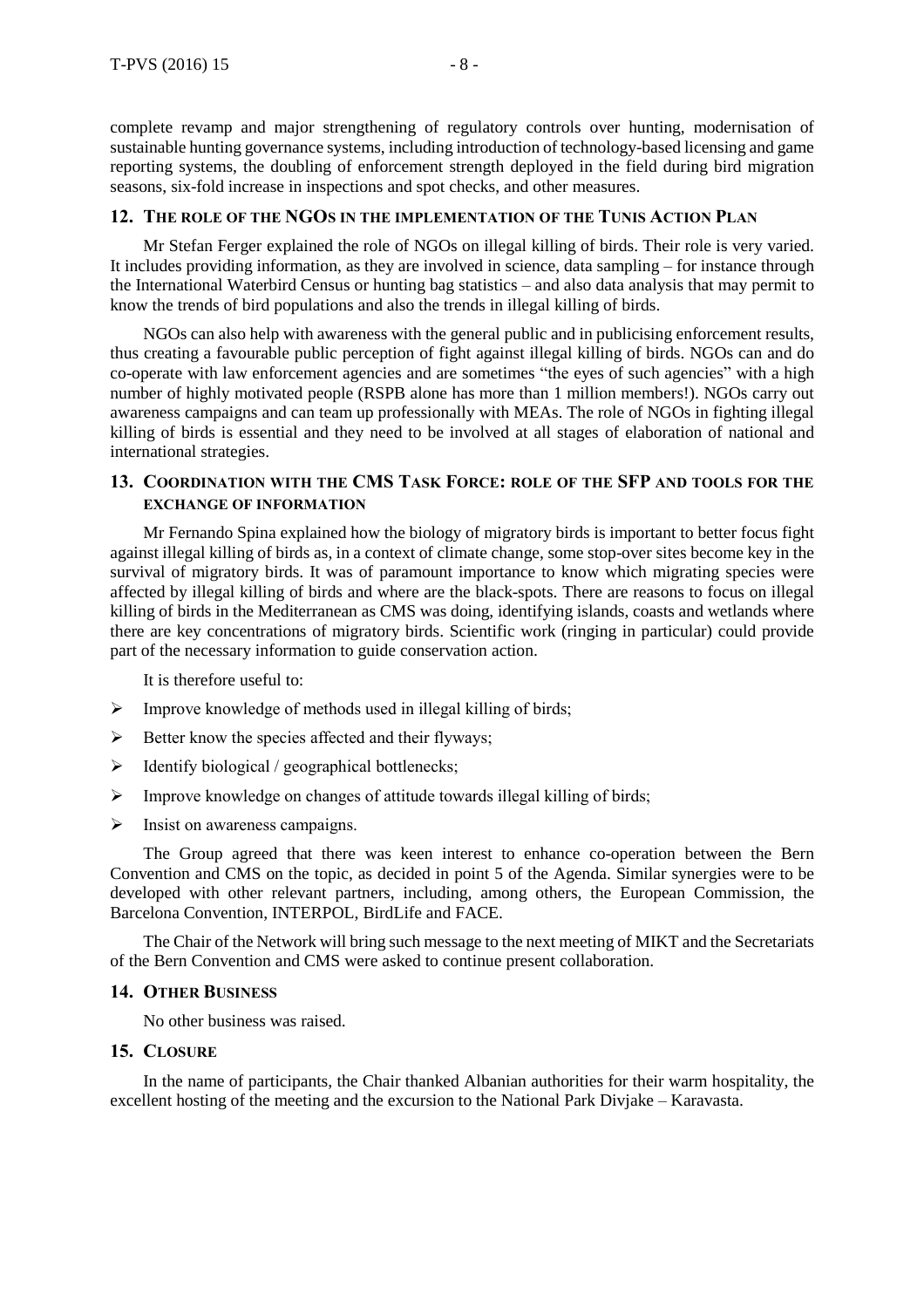### **Appendix 1**









CONSEIL DE L'EUROPE

Strasbourg, 7 April 2016 T-PVS (2016) 2

CONVENTION ON THE CONSERVATION OF EUROPEAN WILDLIFE AND NATURAL HABITATS

## **3 RD MEETING OF THE SPECIAL FOCAL POINTS FOR ILLEGAL KILLING OF BIRDS**

14-15 April 2016 Tirana (Albania)

## **AGENDA**

 $\overline{\phantom{a}}$ 

#### **1. WELCOMING REMARKS**

- Mr Kledi Xhaxhiu, Deputy Minister of Environment of Albania
- $\triangleright$  Mr Eladio Fernandez Galiano, Head of the Democratic Initiatives Department, Council of Europe
- **2. ADOPTION OF THE AGENDA**
- **3. ELECTION OF THE CHAIR AND VICE-CHAIR**
- **4. INTRODUCTION TO THE MEETING'S OBJECTIVES**
- **5. UPDATES ON ACTIVITIES AGAINST ILLEGAL KILLING OF BIRDS IN OTHER FORA**
	- **State of implementation of the EU Roadmap** *Ms Marita Arvela, European Commission, DG ENV*
	- $\triangleright$ **st meeting of the CMS Pan-Mediterranean Task Force: state of progress** *Ms Carmen Naves, Co-ordinator of the CMS Pan-Mediterranean Task Force*
	- **BirdLife** *Mr Willem van den Bossche, European Nature Conservation Officer, BirdLife International*
	- **FACE** *Mr David Scallan, Wildlife Policy Officer, European Federation of Associations for Hunting and Conservation*
	- **European Network against Environmental Crimes** *Mr David de la Bodega, co-ordinator of the ENEC*

*Discussion*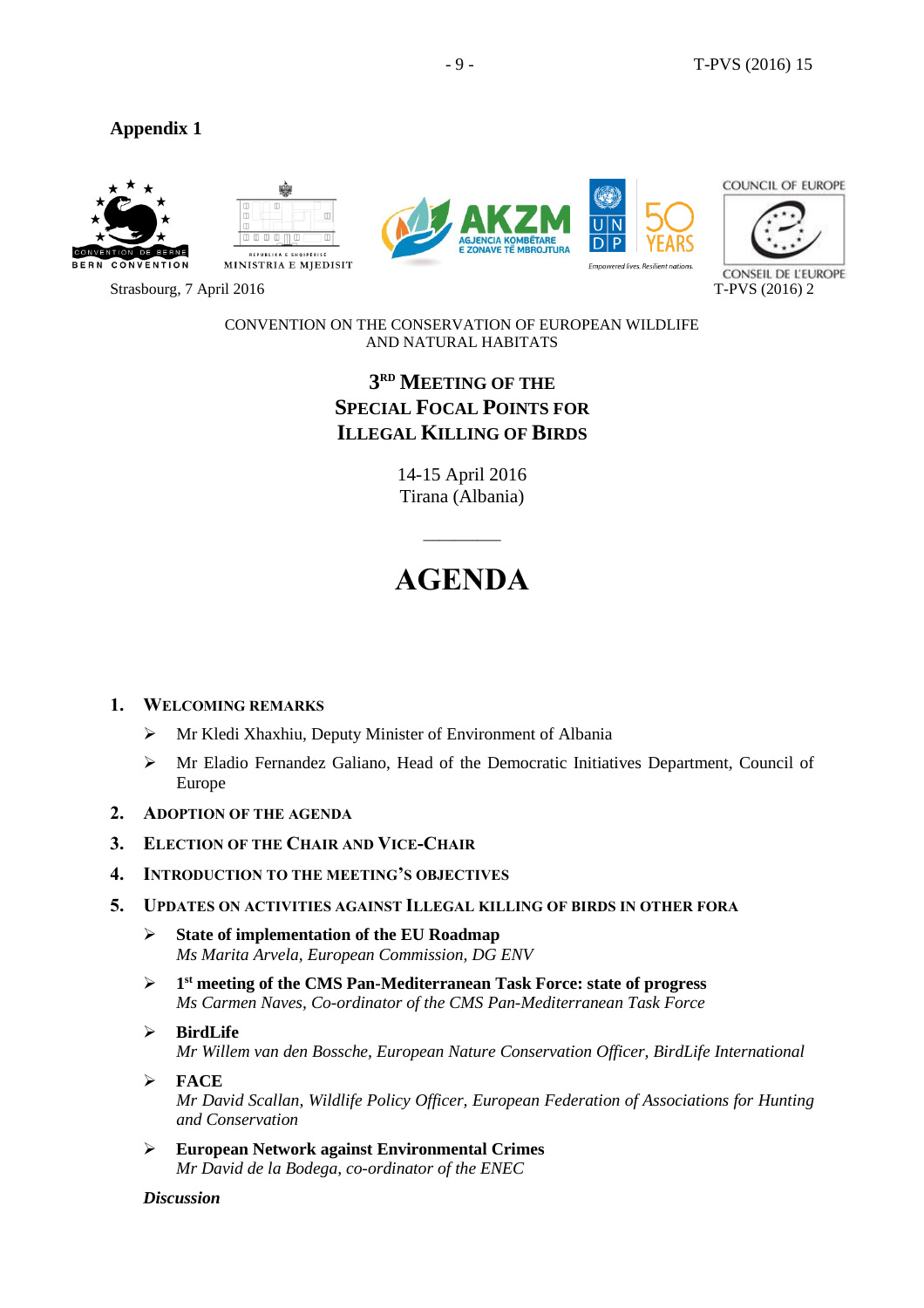- **6. MID-TERM REVIEW OF THE IMPLEMENTATION BY PARTIES OF THE TUNIS ACTION PLAN 2020**
	- **Report from Parties on the implementation of the relevant Recommendations**
	- **Analysis of the implementation by Parties (based on the replies to the questionnaire on the mid-term review)**

*Dr Umberto Gallo Orsi, Consultant on Biodiversity conservation and NGO development*

- *Discussion on the progress, gaps, and steps forward*
- **7. SETTING-UP OF A REPORTING FORMAT FOR RECORDING WILDLIFE CASES AND STATISTICAL EVIDENCE**

*Mr Panicos Panayides, Game & Fauna Department Officer, Ministry of the Interior, Cyprus,* 

- *Discussion on the draft reporting template to be submitted to the 36th Standing Committee meeting*
- **8. IDENTIFICATION OF NATIONAL POLICING INVESTIGATION PRIORITIES: THE EXPERIENCE OF HUNGARY**

*Mr András Schmidt, Deputy Head of Department, Ministry of Rural Development, Hungary* 

- *Discussion on the submission by Parties of their national lists of policy/investigation priorities to the 36th Standing Committee meeting*
- **9. ADDRESSING ILLEGAL KILLING OF BIRDS IN GIVEN BLACK-SPOTS: THE CASE OF ITALY**

*Mr Alessandro Andreotti Researcher of ISPRA, National Institute for Environmental Protection and Research and Mr Claudio Marrucci, Head of Core operating anti-poaching- Officer, Italian State Forestry Corp*

- *Discussion on how to effectively use knowledge on the black-spots of illegal killing of birds for more efficient enforcement*
- **10. IMPACT OF THE HUNTING BAN IN ALBANIA AS A WAY TO PROMOTE SUSTAINABLE HUNTING TOURISM**

*Ms Elvana Ramaj, Head of the Biodiversity Unit, Directorate of Biodiversity and Protected Areas, Ministry of Environment, Forestry and Water Administration*

- *Discussion on the benefits and challenges of the hunting moratorium*
- **11. INTEGRATING THE TUNIS ACTION PLAN INTO NATIONAL LEGAL REGIMES: THE CASE OF MALTA**

*Mr Sergey Golovkin, Head of Wild Birds Regulation Unit, Parliamentary Secretariat for Agriculture, Fisheries & Animal Rights, Malta*

*Discussion on how to improve enforcement*

#### **12. THE ROLE OF THE NGOS IN THE IMPLEMENTATION OF THE TUNIS ACTION PLAN**

*Mr Stefan Ferger, Euronatur*

 *Discussion on ways to improve co-operation and co-ordination between national authorities and other stakeholders, the NGOs in particular*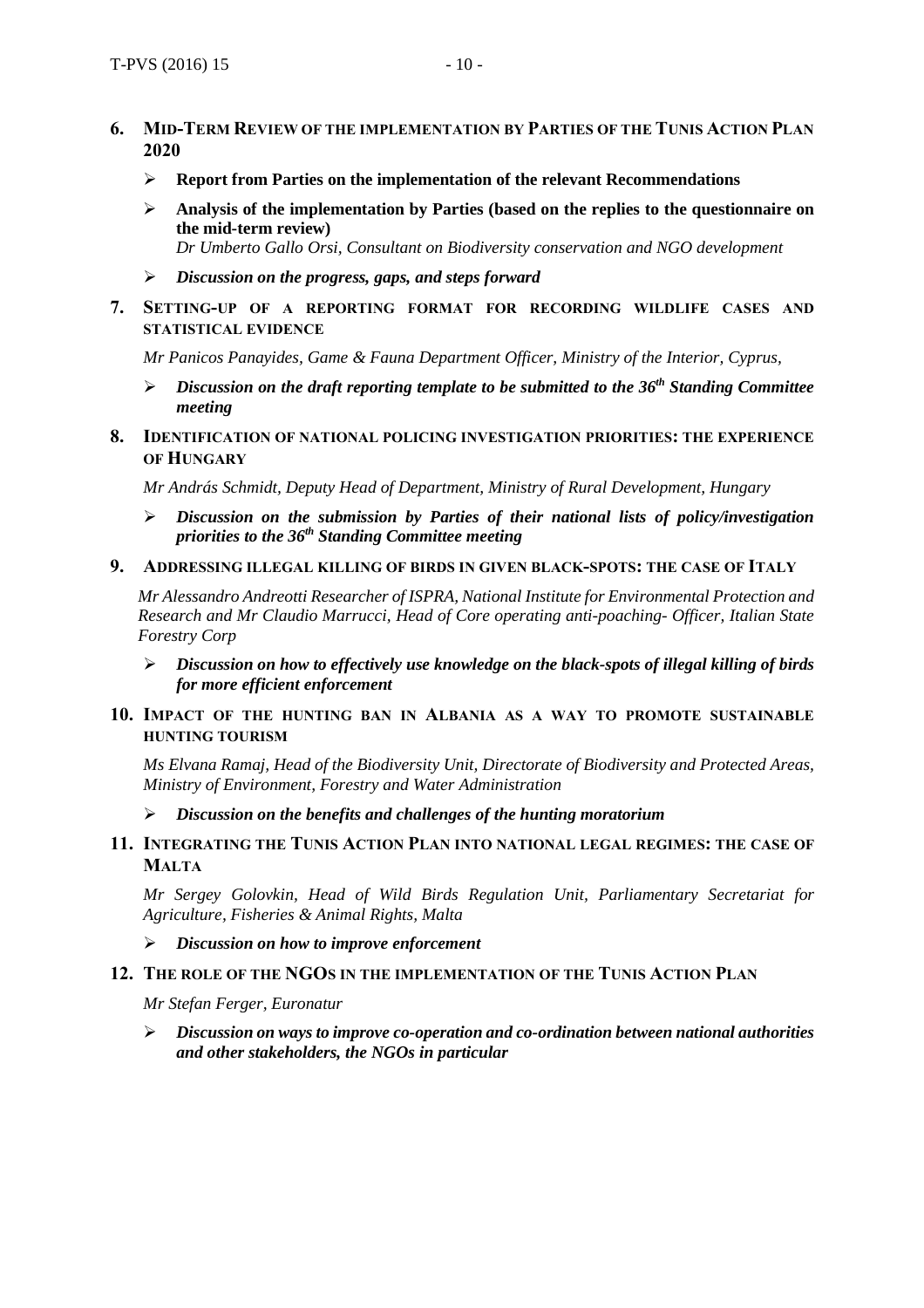#### **13. COORDINATION WITH THE CMS TASK FORCE: ROLE OF THE SFP AND TOOLS FOR THE EXCHANGE OF INFORMATION**

*Mr Fernando Spina, Chair of the CMS Scientific Council*

 *Discussion on a possible message to be delivered by the Chair of the Network of the Special Focal Points on IKB to the Task Force at its first meeting*

#### **14. OTHER BUSINESS**

**15. CLOSURE**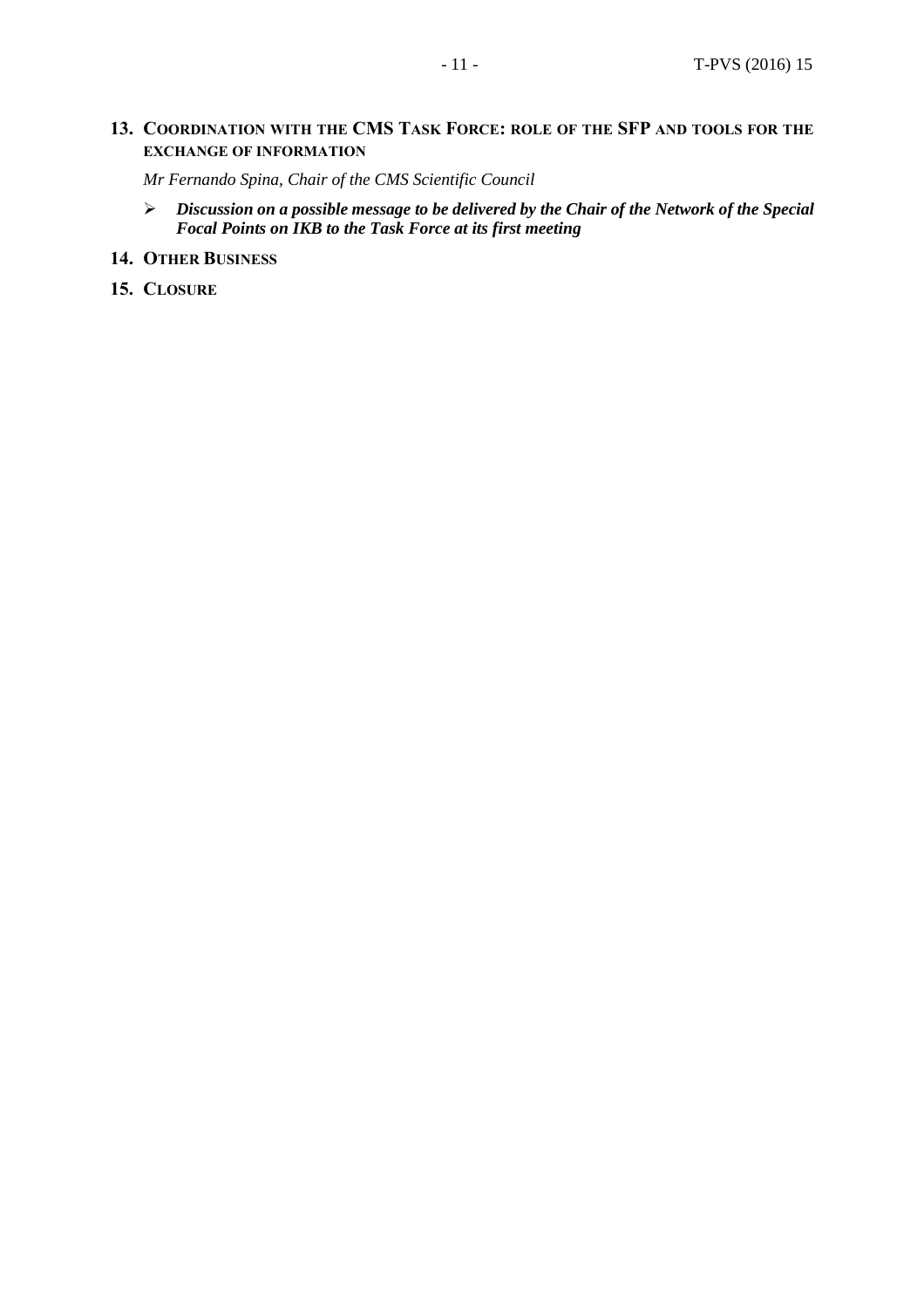### **Appendix 2**

#### **LIST OF PARTICIPANTS**

#### **I. CONTRACTING PARTIES / PARTIES CONTRACTANTES**

#### **ALBANIA / ALBANIE**

, Ministry of the Environment, Rruga Norbert Jokl, Blvd Zhan d'Ark. No. 23, AL-TIRANA.

Mr Ferdinand BEGO, Lector to the Biology department, Faculty of Nature Science, 'Bul. Zogu i I', AL-TIRANA. Tel: +355 (0) 694070870. E –mail: [ferdibego@gmail.com](mailto:ferdibego@gmail.com)

Mr Taulant BINO, Ornithologist, Chairman of AOS, Albanian Ornithological Society (AOS), Qendra "Don Bosko", Rr. "Don Bosko", AL-TIRANA. Tel: +355 (0) 69 20 60817. E-mail: [taobino69@gmail.com.](mailto:taobino69@gmail.com) Website: [www.aos-al.org](http://www.aos-al.org/)

Mr Mirjan TOPI, Project Coordinator at PPNEA, Protection and Preservation of Natural Environment in Albania (PPNEA), "Rr. Vangjush Furrxhi", Pall 16, Shk 1, Ap 10, AL-1000 TIRANA. Tel:  $+355(0)$  68 20 00 894. E -mail: [mirjantopi@yahoo.com.](mailto:mirjantopi@yahoo.com) Website: [www.ppnea.org](http://www.ppnea.org/)

Mr Klodian ALI, Chairman of ASPBM, Albanian Society for Protection of Birds & Mammals (ASPBM), "Rruga e Kavajes", Pallati "Baja – Bad", Kati 11, AL-TIRANA. Tel: [+355](tel:%2B355697855398) (0) 69 78 55 398. E-mail: [info@aspbm.org.](mailto:info@aspbm.org) Website: [www.aspbm.org](http://www.aspbm.org/)

Mr Genci KADILLI, Biologist, Albanian Society for Protection of Birds & Mammals (ASPBM), Rr. Kavajes, AL-TIRANA. Tel: +355 44 8 188 929. E-mail: [infoaspbm@gmail.com.](mailto:infoaspbm@gmail.com) Website: [www.aspbm.org](http://www.aspbm.org/)

Mr Pellumb ABESHI, General Director of Environmental Policy and Delivery Unit, Ministry of the Environment, Ministia e Mjedisit, Bulevardi "Zhan D'Ark", nr.23, AL-TIRANA. Tel: +355 (0) 68 20 72 312. E-mail: [pellumb.abeshi@moe.gov.al.](mailto:pellumb.abeshi@moe.gov.al) Website: [www.mjedisi.gov.al](http://www.mjedisi.gov.al/)

Mr Zamir DEDEJ, General Director of NAPA, National Agency of Protected Areas (NAPA), "Rr. Norbert Jokl", AL-1001 TIRANA. Tel: +355 (0) 68 20 80 733. E-mail: [Zamir.Dedej@akzm.gov.al.](mailto:Zamir.Dedej@akzm.gov.al) Website: [www.akzm.gov.al](http://www.akzm.gov.al/)

Ms Elvana RAMAJ, Head of Biodiversity Department, Directorate of Biodiversity and Protected Areas, General Directorate of Environmental Policies, Ministry of the Environment, Rruga Norbert Jokl, Blvd Zhan d'Ark. No. 23, AL-TIRANA.

Tel/Fax: +355 692121425. E-mail: [Elvana.Ramaj@moe.gov.al](mailto:Elvana.Ramaj@moe.gov.al) or [eramaj@hotmail.com](mailto:eramaj@hotmail.com)

Ms Silvamina ALSHABANI, Head of Protected Areas Unit, Directorate of Biodiversity and Protected Areas, General Directory of Environmental Policy and Delivery Unit, Ministry of the Environment, Bulevardi "Zhan D'Ark", nr.23, AL-TIRANA.

Tel: +355 (0) 69 24 90 833. E-mail: [silvamina.alshabani@moe.gov.al.](mailto:silvamina.alshabani@moe.gov.al) Website: [www.mjedisi.gov.al](http://www.mjedisi.gov.al/)

Ms Ermali HALIMI, Expert of Fauna, Directorate of Biodiversity and Protected Areas, General Directory of Environment Policy and Delivery Unit, Ministry of the Environment, Ministia e Mjedisit, Bulevardi "Zhan D'Ark", nr.23, AL-TIRANA.

Tel: +355 (0) 69 40 47 390. E-mail: [ermal.halimi@moe.gov.al.](mailto:ermal.halimi@moe.gov.al) Website: [www.mjedisi.gov.al](http://www.mjedisi.gov.al/)

Ms Violeta ZUNA, Project Coordinator, United Nations Development Programme (UNDP), Rruga "Skenderbej", Pallati 'Gurten', Kati II, AL-TIRANA.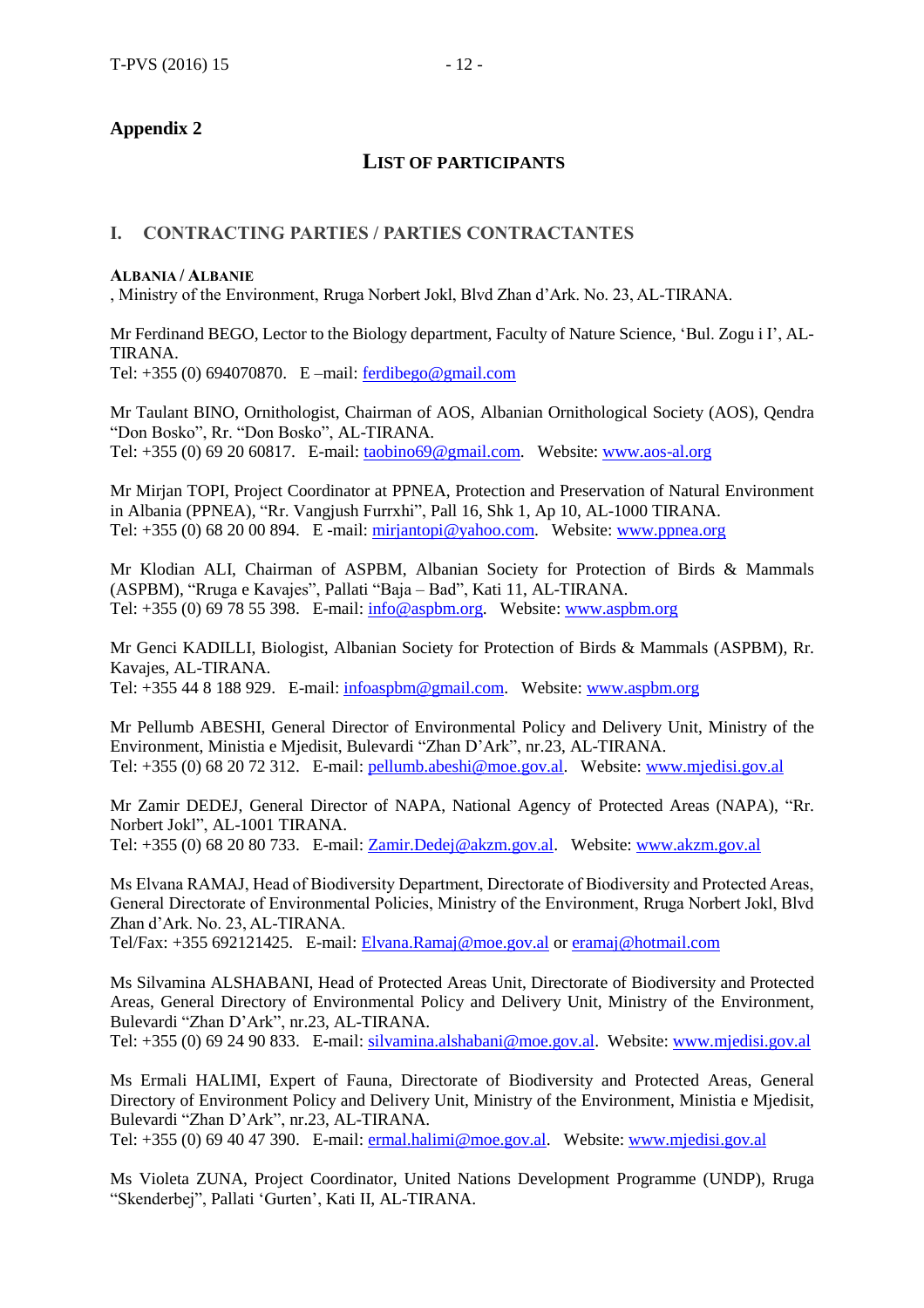Tel: +355 (0) 68 20 51 183. E-mail: [violeta.zuna@undp.org.](mailto:violeta.zuna@undp.org) Website: [www.al.undp.org](http://www.al.undp.org/)

#### **CROATIA / CROATIE**

Ms Maja POLIĆ, Nature Protection Inspector, Directorate for Inspection, Sector for Nature Protection Inspection, Ministry of Environmental and Nature Protection, Mike Tripala 6, HR-21000 SPLIT Tel: +385 21 340 405. E-mail: [maja.polic@mzoip.hr](mailto:maja.polic@mzoip.hr)

#### **CYPRUS / CHYPRE**

Mr Panicos PANAYIDES, Game & Fauna Department Officer, Ministry of the Interior, CY-1453 NICOSIA.

Tel: +357 22 867 897. Fax: +357 22 867 780. E-mail: [panayides.gf@cytanet.com.cy](mailto:panayides.gf@cytanet.com.cy)

#### **ESTONIA / ESTONIE**

Ms Piret REINSALU, Chief Inspector, Environmental Inspectorate, Kopli 76, EE-10416 TALLINN. Tel: +372 696 2253. Fax: +372 696 2237. E-mail: [piret.reinsalu@kki.ee](mailto:piret.reinsalu@kki.ee)

#### **EUROPEAN UNION / UNION EUROPÉENNE**

Ms Marita ARVELA, European Commission, Directorate-General for Environment, Unit B3: Nature, Avenue de Beaulieu 5, office BU 5 06/124, BE-1049 Brussels/Belgium. Tel: +32 2 2988386. E-mail: [marita.arvela@ec.europa.eu](mailto:marita.arvela@ec.europa.eu)

*[Apologised for absence / Excusée]*

#### **FRANCE / FRANCE**

Mr François LAMARQUE, Chargé de mission pour les actions européennes et internationales en faveur de la faune et de la flore sauvage, DGALN/DEB/PEM2, Ministère de l'Environnement, de l'Energie et de la Mer, Tour Séquoia, FR-92055 LA DEFENSE Cedex.

Tel: +33 140 81 31 90. E-mail: [francois.lamarque@developpement-durable.gouv.fr](mailto:francois.lamarque@developpement-durable.gouv.fr)

#### **HUNGARY / HONGRIE**

Mr András SCHMIDT, Deputy Head of Department for Nature Conservation, Ministry of Agriculture, Department for Nature Conservation, Kossuth tér 11, HU-1055 BUDAPEST. Tel:  $+36(06-1)$  795-2399. E--mail: [andras.schmidt@fm.gov.hu](mailto:andras.schmidt@fm.gov.hu)

#### **ITALY / ITALIE**

Mr Claudio MARRUCCI, Head of Core operating anti-poaching- Officer, Italian State Forestry Corp, 9 floor, 1 division, operating core anti-poaching, Viale Antonio Ciamarra 139, IT-00173 ROME. Tel: +39 067246631. Fax: +39 067233054. E-mail: *[c.marrucci@corpoforestale.it](mailto:c.marrucci@corpoforestale.it)* 

Mr Alessandro ANDREOTTI, Researcher of ISPRA, National Institute for Environmental Protection and Research ISPRA - Area Avifauna Migratrice, Via Ca' Fornacetta 9, IT-40064 OZZANO EMILIA (BO)

Tel: +39 051 6512225. Fax: +39 051 796628. E-mail: [alessandro.andreotti@isprambiente.it](mailto:alessandro.andreotti@isprambiente.it)

#### **MALTA / MALTE**

Mr Sergei GOLOVKIN, Head of Wild Birds Regulation Unit, Parliamentary Secretariat for Agriculture, Fisheries & Animal Rights, 122, Quarries Street, MT-SVR1755 STA VENERA. Tel: [+356](mailto:Tel:%20+356) 22006400. Email: [sergei.a.golovkin@gov.mt](mailto:sergei.a.golovkin@gov.mt)

#### **SLOVAK REPUBLIC / RÉPUBLIQUE SLOVAQUIE**

Mr Ondrej KOPOREC, Police Presidium, Pribinova 2, SK-812 72 BRATISLAVA. Tel: +421 96 10 50253. Fax: +4219610 59172. E-mail: [ondrej.koporec@minv.sk](mailto:ondrej.koporec@minv.sk)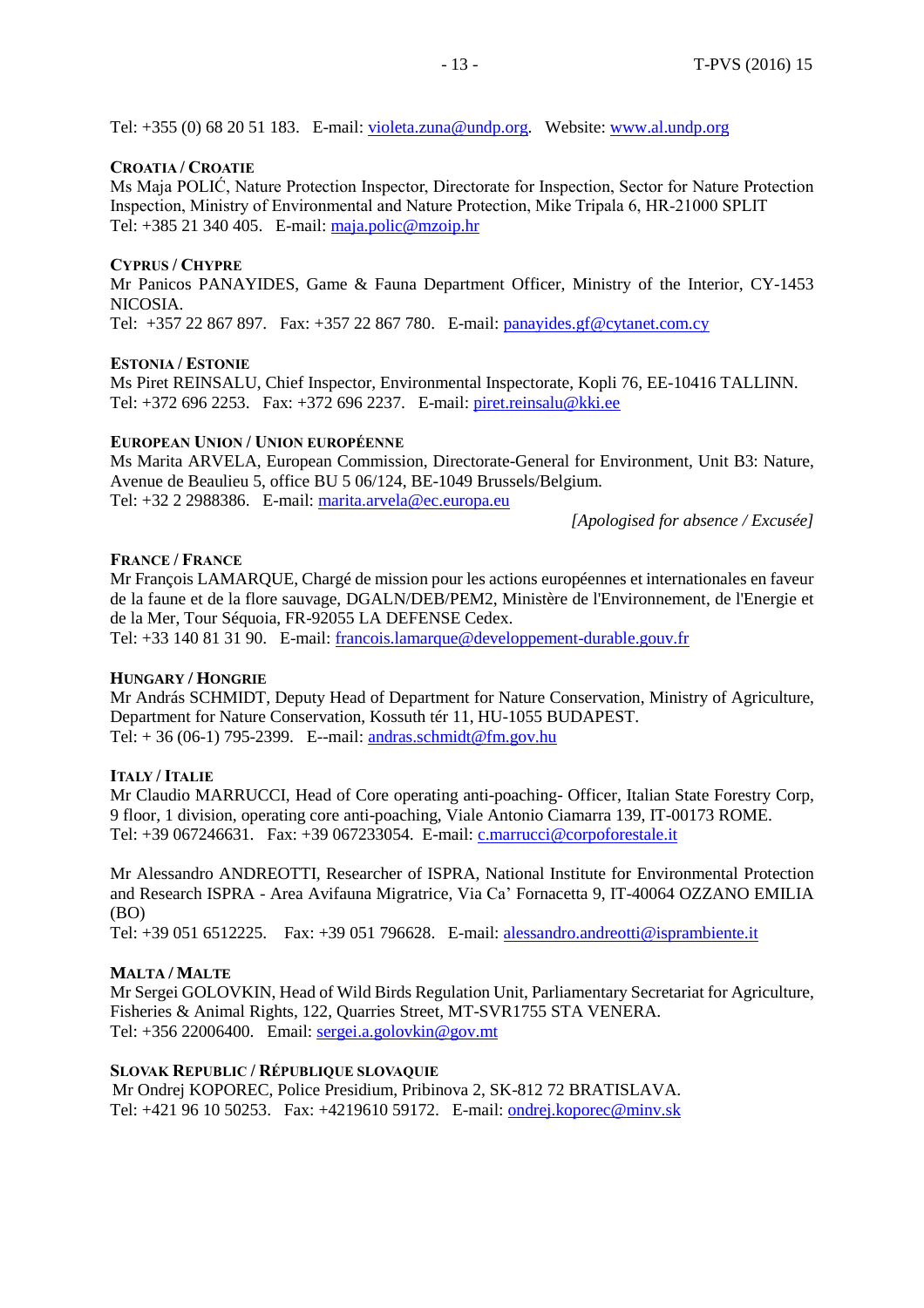#### **TURKEY / TURQUIE**

Mr Fehmi ARIKAN**,** DVM, PhD, Expert, Department of Game Management, General Directorate of Nature Conservation and National Parks, Ministry of Forestry and Water Affairs, Alparslan Türkeş Bulvarı No:71,TR-06510 ANKARA.

Tel: + 90 312 207 61 43. Fax: + 90 312 287 11 78. E-mail: [farikan@ormansu.gov.tr](mailto:farikan@ormansu.gov.tr)

#### **II. OBERSERVERS / OBSERVATEURS**

#### **BirdLife International / BirdLife International**

Mr Willem VAN DEN BOSSCHE, Conservation Officer, BirdLife Europe, Avenue de la Toison d'or 67, BE-1060 BRUSSELS / Belgium.

Tel: +32 2 541 07 82. Fax: +32 02 230 38 02. E-mail: [willem.vandenbossche@birdlife.org](mailto:willem.vandenbossche@birdlife.org)

#### **Secretariat of the Convention on the conservation of migratory species of wild animals (UNEP/CMS) / Secrétariat de la Convention sur la conservation des espèces migratrices appartenant à la faune sauvage (PNUE/CMS)**

Ms Carmen NAVES MUÑOZ, Coordinator of the Mediterranean Task Force on Illegal Killing of Birds, UNEP/CMS Secretariat, Platz der Vereinten Nationen 1, DE-53113 BONN, Germany. Tel: +49 2288152423. E-mail: [Carmen.naves@cms.int](mailto:Carmen.naves@cms.int)

#### **Federation of Associations for hunting and conservation of the EU (FACE)**

Mr David SCALLAN, Wildlife Policy Officer, FACE - Federation of Associations for Hunting and Conservation of the EU, Rue F. Pelletier 82, BE-1030 BRUSSELS, Belgium. Tel: +32 (0) 2 732 6900. Fax: +32 (0) 2 732 7072. E-mail: [david.scallan@face.eu](mailto:david.scallan@face.eu)

## **International Association for Falconry and Conservation of Birds of Prey / Association Internationale de la Fauconnerie et de la Conservation des Oiseaux de Proies**

Mr Gary TIMBRELL, Executive Officer, International Association for Falconry and Conservation of Birds of Prey, rue F. Pelletier 82, B-1030 BRUSSELS, Belgique.

Tel: +32 472 069 354. E-mail: [timbrell@iaf.org](mailto:timbrell@iaf.org) . Website: [www.iaf.org](http://www.iaf.org/)

#### **SEO - BirdLife**

Mr David DE LA BODEGA ZUGASTI, Project Manager, European Network against Environmental Crime, Conservation Unit, C/ Melquiades Biencinto, 34, ES-28053 MADRID, Spain. Tel: +34 91 434 09 10. Fax: +34 91 434 09 11. E-mail: [ddelabodega@seo.org](mailto:ddelabodega@seo.org)

**Société romande pour l'étude et la protection des oiseaux "Nos Oiseaux"** Mr Olivier BIBER, Brumgasse 2, Postfach 658, CH-3000 BERN 8, Switzerland. Tel: +41 79 792 4003. E-mail: [Olivier.biber@nosoiseaux.ch.](mailto:Olivier.biber@nosoiseaux.ch) Website : [www.nosoiseaux.ch](http://www.nosoiseaux.ch/)

### **III. MODERATORS – SPEAKERS / MODERATEURS - INTERVENANTS**

Mr David DE LA BODEGA ZUGASTI, Project Manager, European Network against Environmental Crime, SEO/BirdLife

Mr Umberto GALLO-ORSI, Frazione Chiesavecchia 26, IT-14042 CALAMANDRANA (AT), Italy. Tel: +39 0141 85 63 63. Fax: +39 331 52 59 636. E-mail: [umbertogo@gmail.com](mailto:umbertogo@gmail.com)

Mr David SCALLAN, Wildlife Policy Officer, FACE - Federation of Associations for Hunting and Conservation of the EU

Mr Fernando SPINA, Chair of the CMS Scientific Council, Istituto Superiore per la Protezione e la Ricerca Ambientale (ISPRA), Sede amministrativa ex-INFS, Via Ca' Fornacetta, 9, IT-40064 OZZANO EMILIA, Bologna, Italy.

Tel: +39 051 6512214. Fax: +39 051 796628. E-mail: [fernando.spina@isprambiente.it](mailto:fernando.spina@isprambiente.it)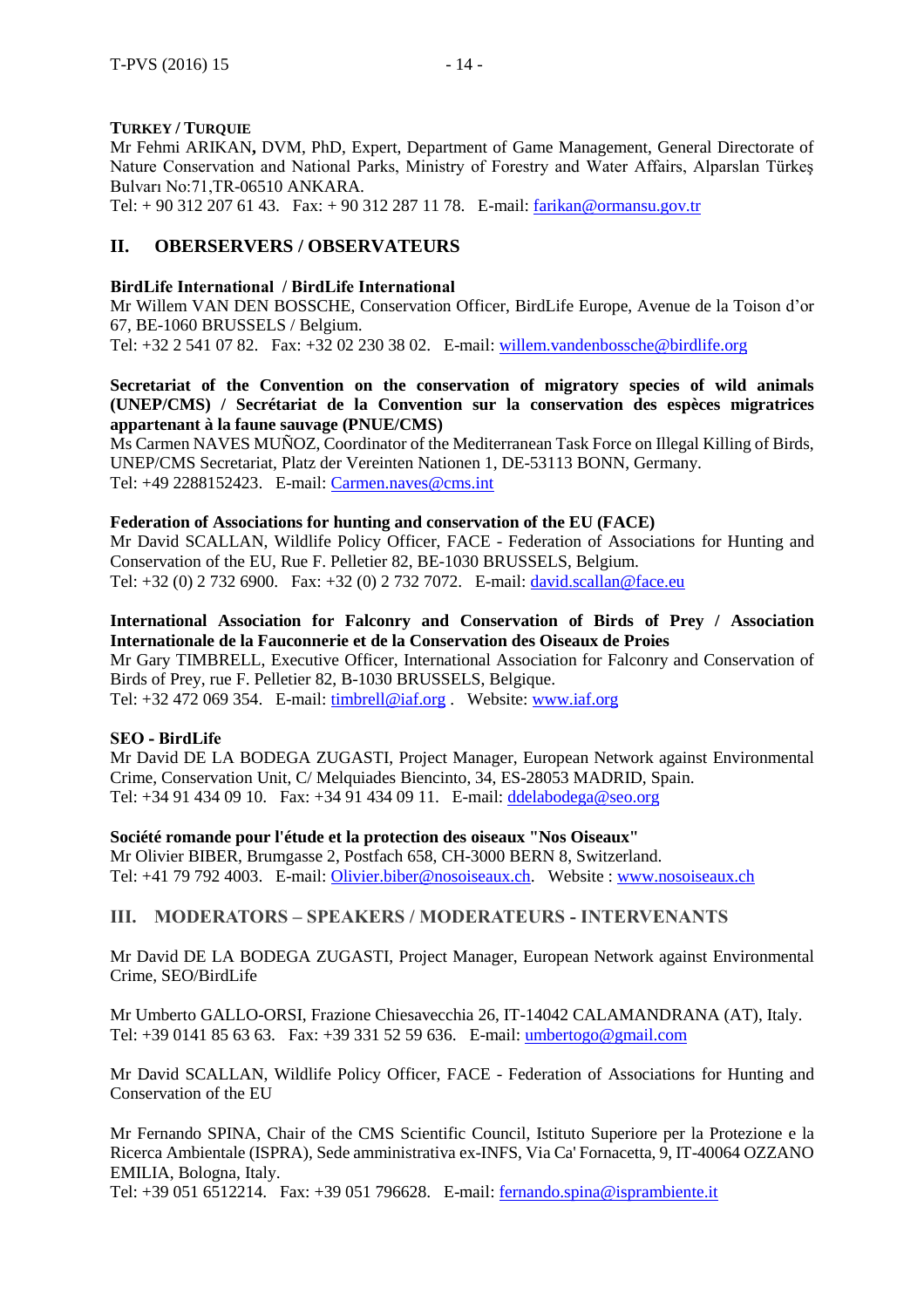Mr Stefan FERGER, Project Management, Euronatur, EuroNatur Stiftung, Konstanzer Str. 22, DE-78315 RADOLFZELL, Germany. Tel: +49 (0) 7732 9272 21. Fax: +49 (0) 7732 9272 22. E-mail: [stefan.ferger@euronatur.org](mailto:stefan.ferger@euronatur.org)

Mr Willem VAN DEN BOSSCHE, Conservation Officer, BirdLife Europe

#### **IV. SECRETARIAT / SECRETARIAT**

**Directorate of Democratic Governance / Direction de la Gouvernance démocratique FR-67075 STRASBOURG CEDEX, France** Tel: +33 388 41 20 00. Fax: +33 388 41 37 51

Mr Eladio FERNÁNDEZ-GALIANO, Head of the Democratic Initiatives Department, Secretary *a.i.* of the Bern Convention / Chef du Service des Initiatives démocratiques, Secrétraire *a.i.* de la Convention de Berne, Directorate of of Democratic Governance / Direction de la Gouvernance démocratique DGII Tel: +33 388 41 22 59. Fax: +33 388 41 37 51 E-mail: [eladio.fernandez-galiano@coe.int](mailto:eladio.fernandezgaliano@coe.fr)

Ms Véronique de CUSSAC, Administrative Assistant / Assistante administrative, Biodiversity Unit / Unité de la Biodiversité Tel: +33 388 41 34 76. Fax: +33 388 41 37 51. E-mail: [veronique.decussac@coe.int](mailto:veronique.decussac@coe.int)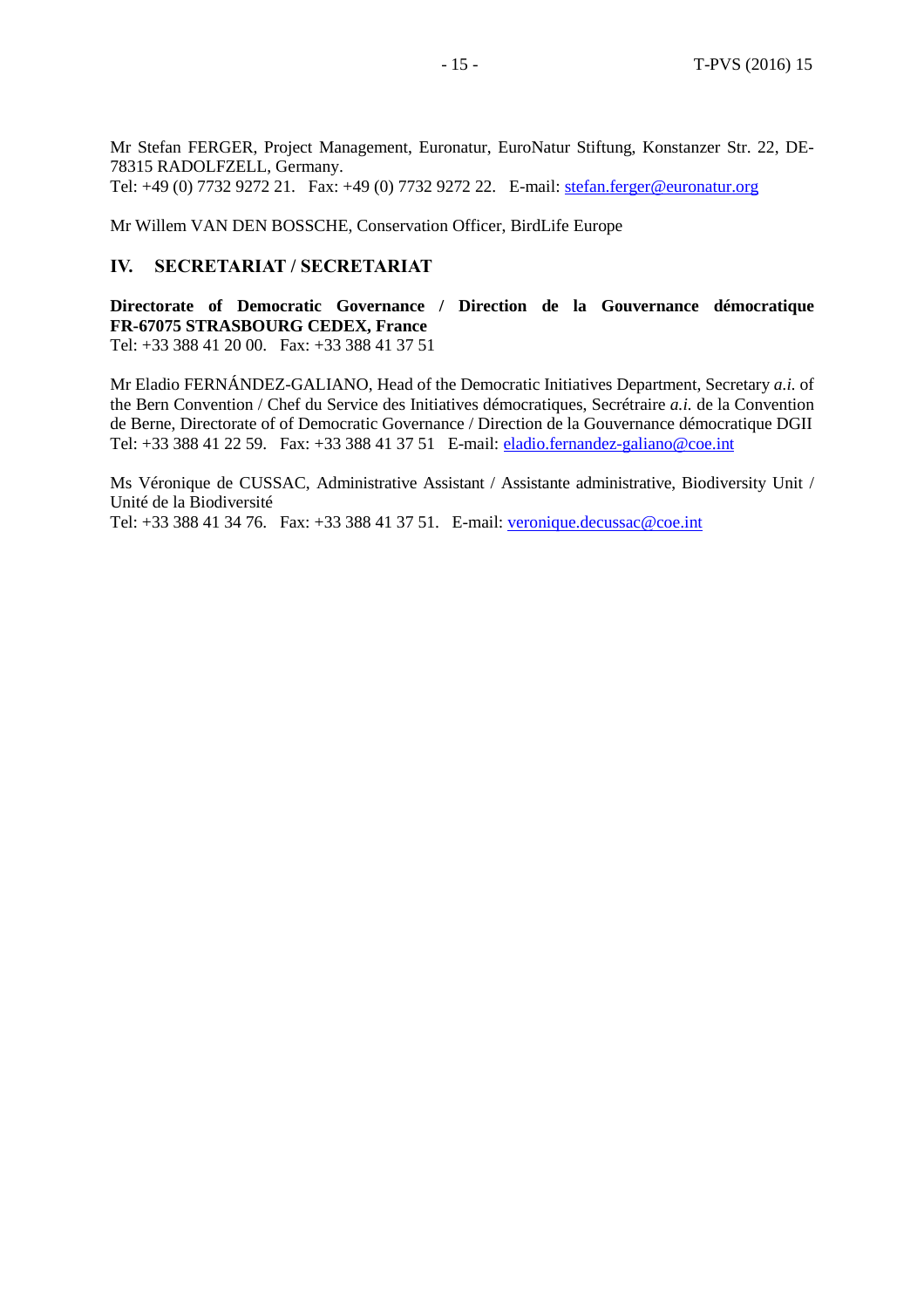#### **Appendix 3**

## **NOTE TO THE SPECIAL FOCAL POINT ON IKB by Ms Marita Arvela**

Let me first apologise that I couldn't this time join the meeting, due to other pressing work. I know that this is unfortunate also due to the fact that there is now a transition period taking place to fill in the gap as our excellent colleague, Ivana D'Alessandro, no longer leads us on this important topic.

I would like to update you on some main points reflecting the implementation of the EU Roadmap towards eliminating illegal killing, trapping and trade of birds, which is – as you know - part of the Tunis Action Plan.

My focus is on issues with Commission involvement. I have altogether six points. And for your information that the EU roadmap has been updated in the beginning of April 2016.

1. A regular coordination meeting with stakeholders, as part of the EU roadmap, took place on 24 February 2016 in Brussels. There were representatives from BirdLife, FACE, IMPEL, Interpol and CMS. Some of today's presentations will cover our discussion points. But I mention few of them.

- You might be interested to know that IMPEL (EU Network for the Enforcement and Implementation of Environmental Law) is starting a new project on hunting tourism and its legal and illegal scope. First meeting should take place next week and Birdlife and FACE were invited to participate. IMPEL is also keen in developing approaches to share data on IKB with NGOs. Using experience of the EU TWIX database has been mentioned in this context.
- The Environmental Crime Directive was discussed as well. A review is foreseen to start this year with an open-end in terms of outcomes. For the moment, further guidance on this directive is not foreseen. The Commission has co-operated with national judges on the environment crime directive and a new training module on combating wildlife trafficking is foreseen to be developed and published this year.

2. The EU Action Plan against wildlife trafficking was adopted by the Commission in February 2016. While its focus is on international illegal trade, the action to combat illegal killing of birds in the EU and the respective roadmap is part of the Action Plan (namely, under Action 11). The Action Plan refers to Tunis Action Plan as well (Action 32)!

The EU Action Plan will be endorsed via Council conclusions in June 2016. In general, the Action Plan contains a set of actions that the EU and its Member States will take domestically as well as internationally, focused on the three pillars of prevention, enforcement and global partnership.

The Commission has already had an internal meeting between different Directorate Generals on the follow-up of the Action Plan.

3. Ms Naves will tell all about this, but the Commission is happy to see that the  $1<sup>st</sup>$  meeting of the Intergovernmental Task Force to address Illegal Killing, Taking and Trade of Migratory Birds in the Mediterranean co-ordinated by CMS will take place in July, and Egypt is hosting it. From the EU point of view, eight Member States are concerned and have been contacted by CMS to nominate Members to the Task Force. This Task Force's work is financed for three years by the Commission.

4. The European Network against Environmental Crime (ENEC) - a project financed by DG Justice - has developed and adopted *A proposal for an EU Action Plan to prevent illegal poisoning of wildlife*. Although this plan is not to be formally endorsed by the EU Member States, the Commission encourages Member States to consider it and implement it as appropriate. We have for example included it on the agenda of the meeting of the Expert Group on Nature directives taking place next week.